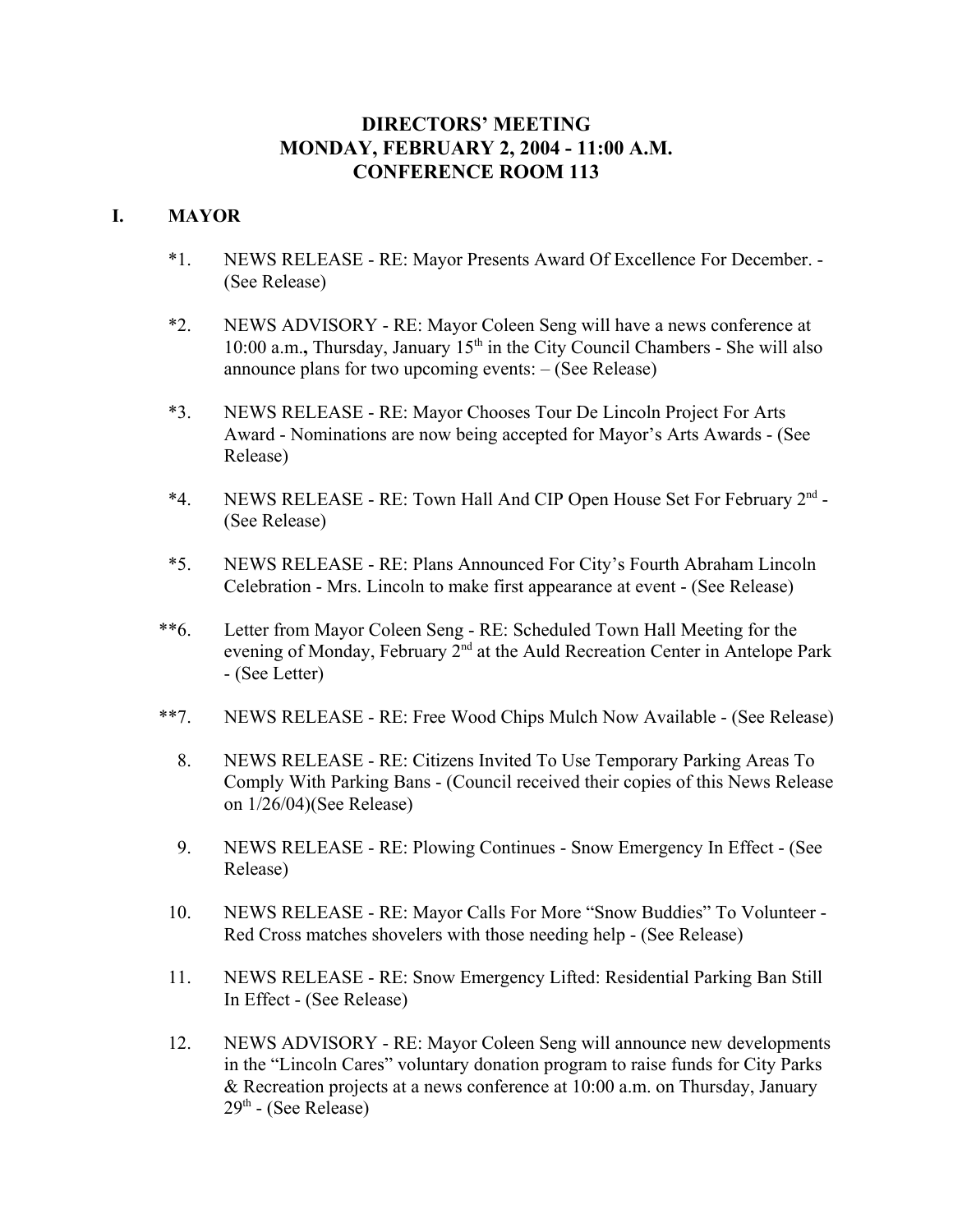- 13. NEWS RELEASE RE: Computer Virus Spreading Using Name "City Of Lincoln" - (See Release)
- 14. NEWS RELEASE RE: "Lincoln Cares" Donations Can Now Be Made By LES Automatic Bank Billing Customers - Program organizers announce projects for 2004. - (See Release)
- 15. NEWS RELEASE RE: Mayor Seng Lifts Residential Parking Ban (See Release)

# **II. CITY CLERK**

 \*\*1. Memo from City Clerk Joan Ross to City Council - RE: Items 6 & 7 - Formal Agenda Raffle - Nebraska Agri-Business Association Lottery - St. Patrick's Church - (See Memo)

# **III. CORRESPONDENCE**

# **A. COUNCIL REQUESTS**

# **TERRY WERNER**

- 1. OUTSTANDING Request to **Law Department** RE: What can 9-11's role be in providing victims information as to where an AED might be located and how to use it? (RFI#114 - 10/17/03)
- 2. OUTSTANDING Request to **Jack Moors, City Lobbyist** RE: Support a requirement to have vendors of AEDs included in the registry (RFI#115 - 10/17/03)
- 3. Request to Personnel Department RE: Lag Pay to Retired Police Officers (RFI#122 - 01/13/04). — **1.) SEE RESPONSE FROM DON TAUTE, PERSONNEL DIRECTOR RECEIVED ON RFI#122 - 1/16/04**

### **JON CAMP**

\*1. Letter from David Chatwell to Jon Camp - RE: The Smoking ban that was passed not too long ago - (See Letter)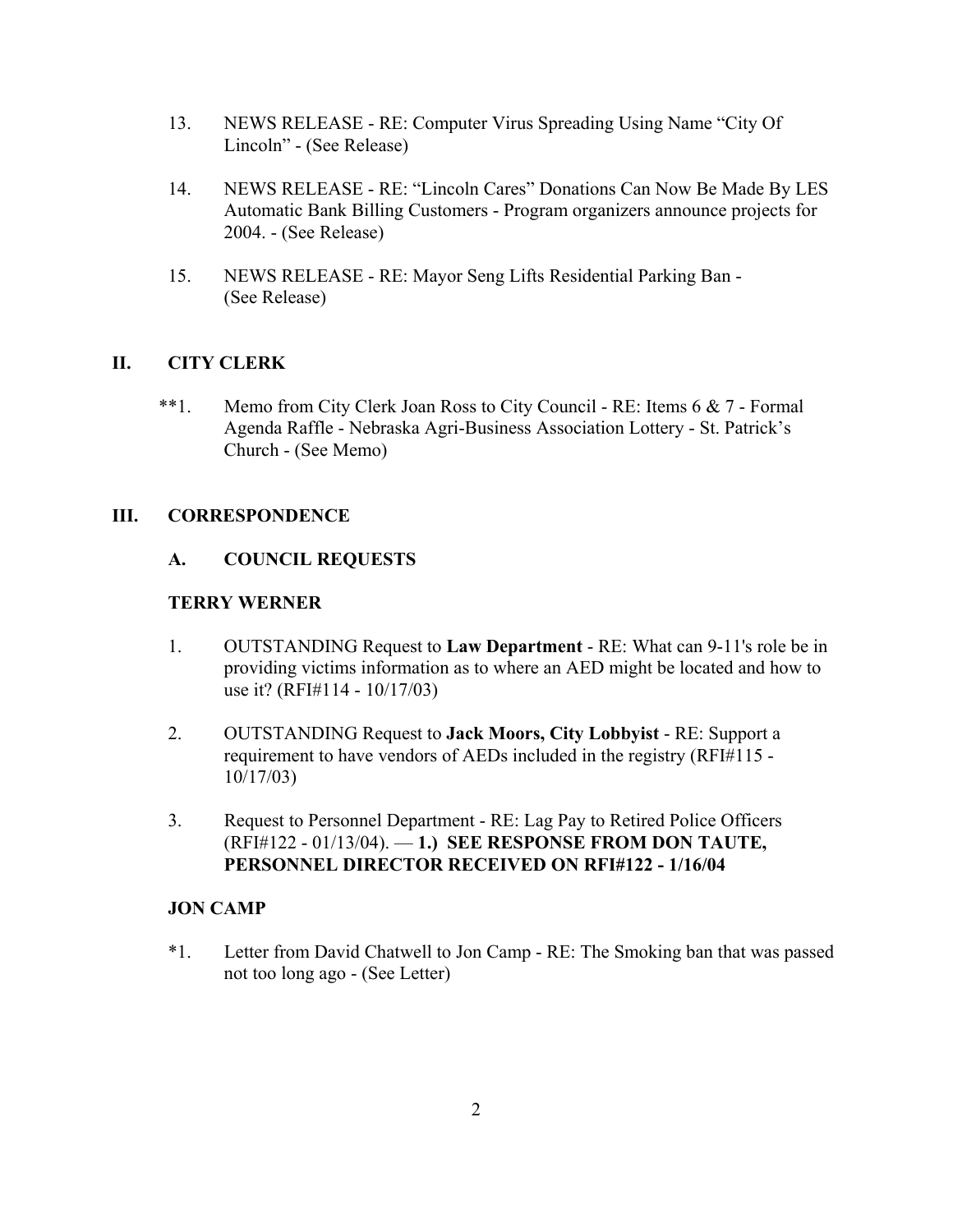### **KEN SVOBODA**

\*1. Letter from name withheld to Ken Svoboda - RE: With all of the media focusing lately on Ms. Byrd maybe the City Council needs to place their attention close to home on the Lincoln Fire Department and their Fire Chief Spadt - (See Letter)

# **B. DIRECTORS AND DEPARTMENT HEADS**

# **BUDGET OFFICE**

\*1. Inter-Department Communication from Jan Bolin - RE: Revenue History & Budget Exercise Results - (See Material)

# **COMMISSION ON HUMAN RIGHTS**

 1. The Lincoln Commission on Human Rights - 2003 Annual Report. (Copy of this Report is on file in the City Council Office)

# **FINANCE**

\*1. Material from Don Herz - RE: City of Lincoln - EMS Cash Receipts/Expenditure Data - FY 2003-04.

### **FINANCE/BUDGET**

\*\*1. Inter-Department Communication from Jan Bolin - RE: Operating Report - (See Material)

### **FINANCE DEPARTMENT/CITY TREASURER**

- **\***1. Material from Don Herz, Finance Director & Melinda J. Jones, City Treasurer RE: Resolution & Finance Department Treasurer of Lincoln, Nebraska - Investments Purchased January 5, 2004 thru January 9, 2004.
- 2. Material from City Clerk Joan Ross & Melinda Jones, City Treasurer RE: Monthly City Cash Report & City of Lincoln-Pledged Collateral Statement-December 31, 2003.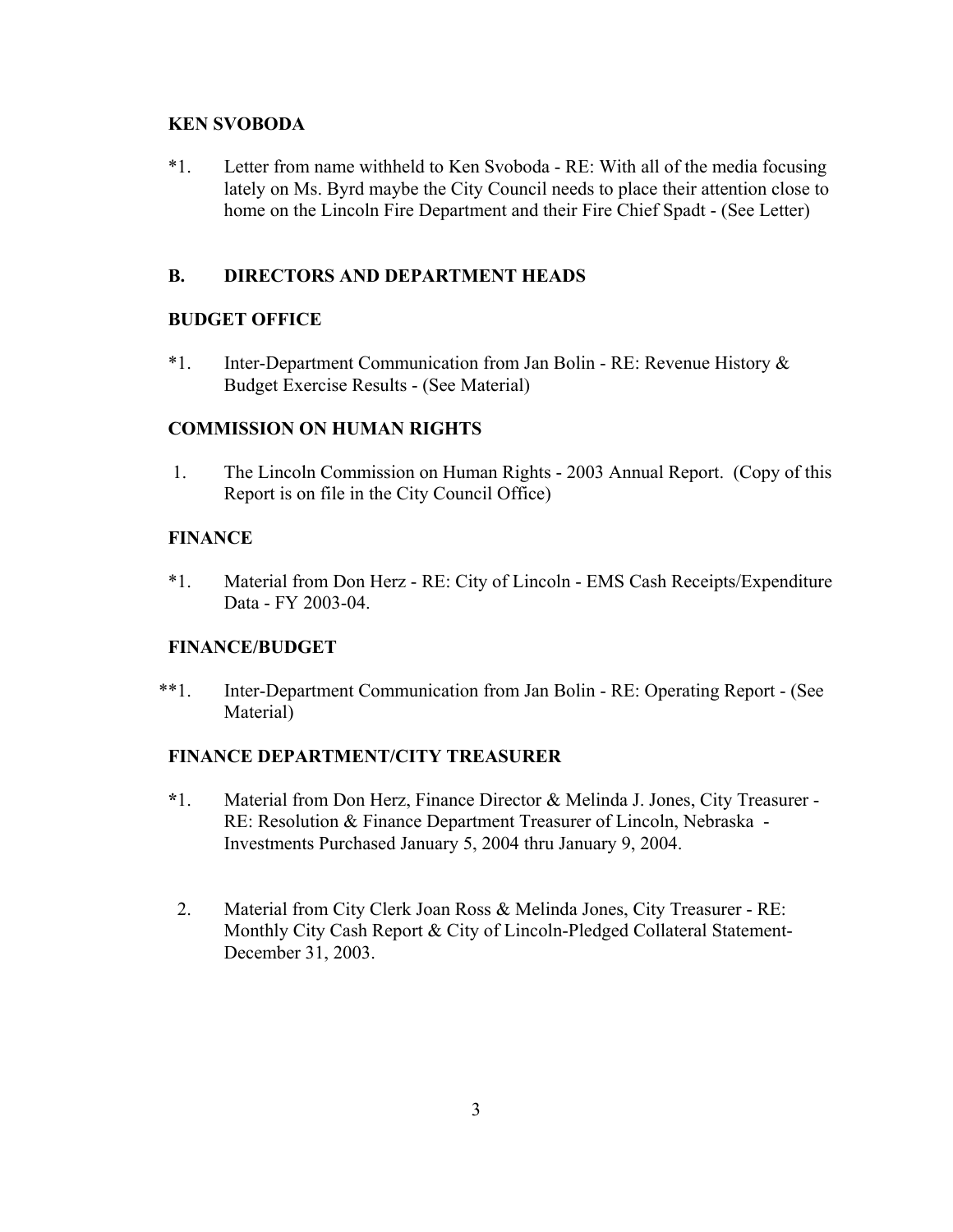#### **FIRE DEPARTMENT**

\*1. Memo & Material from Fire Chief Mike Spadt - RE: Fire Engine Replacement - (See Material)

### **HEALTH DEPARTMENT**

- \*1. NEWS RELEASE RE: 2004 Public Health Award Nominations (See Release)
- \*2. Response E-Mail from Rick Thorson RE: Snow removal noise at SouthPointe Mall - (See E-Mail)
- \*3. NEWS RELEASE RE: Health Department Releases 56th Annual Report (See Release)
- \*4. NEWS RELEASE RE: January Is National Cervical Cancer Awareness Month - (See Release)
- \*\*5. Memo & Resolution from Bruce Dart RE: Board of Health Resolution Supporting Expansion of the Lincoln-Lancaster County Health Department - (See Material)
- \*\*6. Letter from Bruce Dart to Sharon Brunke, NPDES/NPP Permits Unit, Nebraska Department of Environmental Quality - RE: Cardwell Woods - (See Letter)
- \*\*7. Health Department  $56<sup>th</sup>$  Annual Report.- (Council received their copy in their Thursday packets on 1/22/04)(Copy of this Report is on file in the City Council Office)
	- 8. Memo & Material from Bruce Dart RE: LLCHD Proposed Building Expansion Information - (Copy of this Material is on file in the City Council Office)

# **LIBRARY**

- \*1. NEWS RELEASE RE: Computer Lab Opening Victor E. Anderson Branch Library - (See Release)
- \*2. NEWS RELEASE RE: Renovation Scheduled Fresh paint, new carpet, and updated furniture are coming! - (See Release)
- 3. Director's Report RE: Lincoln City Libraries Circulation/Use Statistics Monthly Categorical Report and Fund Balances - December 2003.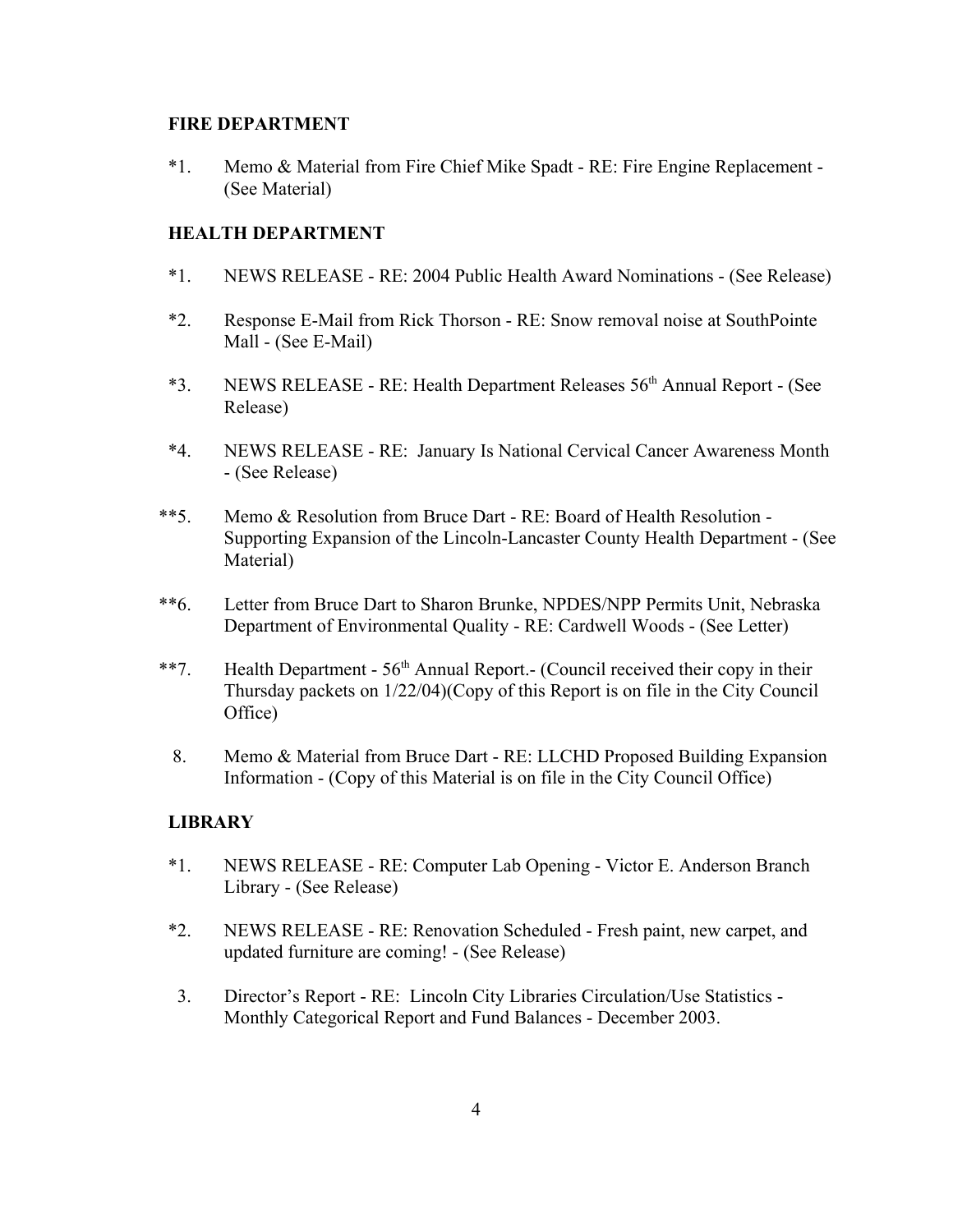# **PLANNING**

- \*1. Annexation by Ordinance Ordinance No. 18278 Effective: 12/16/2003 337.7 Acres.
- 2. Letter from Becky Horner to Brian D. Carstens, Brian D. Carstens and Associates - RE: Hartland Homes NW 3rd Addition, Final Plat No. 03068. (See Letter)
- 3. Memo from Becky Horner RE: Lincoln Crossing Use Permit #57D (See Memo)

# **PLANNING COMMISSION FINAL ACTION . . . . .**

- \*1. Waiver No. 03015 (Kalnins Addition Final Plat Folsom Street between W. Pioneers Blvd. and W. Old Cheney Road) Resolution No. PC-00842.
- \*2. Preliminary Plat No. 03008 North Creek 1st Addition (N.  $23^{rd}$  & Fletcher Avenue) Resolution No. PC-00841.
- \*\*3. Special Permit No. 1627A (Increase tower height at 921 Fletcher Avenue) Resolution No. PC-00845.

#### **PUBLIC WORKS & UTILITIES DEPARTMENT**

\*1. Public Works & Utilities ADVISORY - RE: Water Main Replacement Project 700249 - Baldwin Avenue; 56th-59th – (See Advisory)

#### **URBAN DEVELOPMENT DEPARTMENT**

1. Response E-Mail from Jeff Cole - RE: Downtown Theater Project - (See E-Mail)

# **C. MISCELLANEOUS**

- \*1. Letter & Material from Shelley R. Sahling-Zart, Vice President& Assistant Counsel, Lincoln Electric System - RE: 2004 - Lincoln Electric System Legislative Guidelines. — (See Material)
- \*2. E-Mail from Citizen RE: Smoke-free Restaurants & Bars (See E-Mail)
- \*3. Letter from Martin Pion, B. Sc., Saint Louis, MO RE: A safe, smoke free workplace - (See Letter)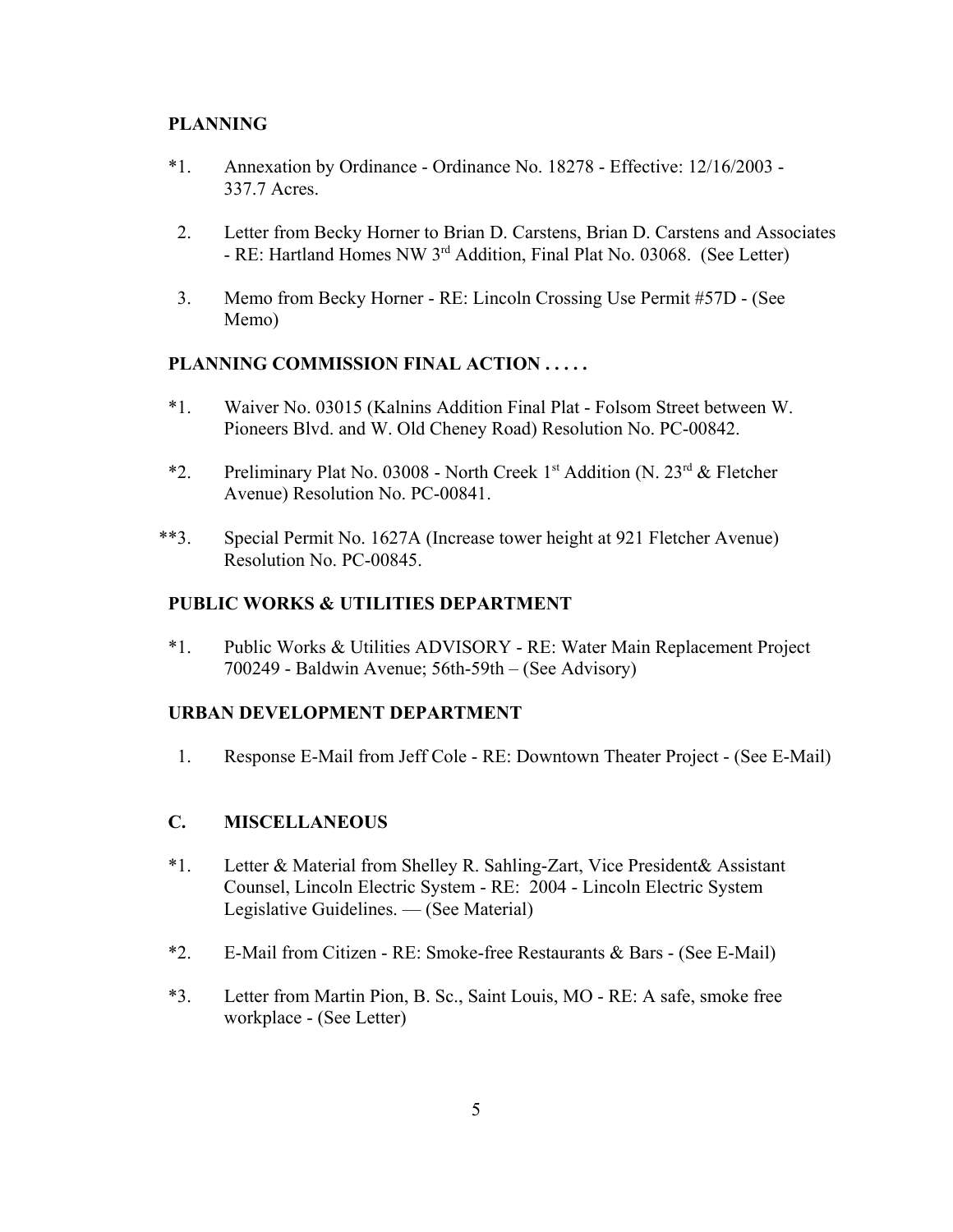- \*\*4. 3 E-Mail's from Joe Cherner RE: Georgia to Introduce Statewide Smokefree Workplace Bill; - Rhode Island Likely to Become Next Smokefree Workplace State; - Maryland to Introduce Smokefree Workplace Law - (See E-Mail's)
- \*\*5. CERTIFIED Letter from Nebraska Liquor Control Commission RE: You are hereby notified that a hearing will be held upon the application of MIP Five Inc. "Mickey's Irish Pub and Grill" for a Class I Liquor License at 1550 S. Coddington, Suite P, Lincoln, Nebraska, for the following reason: – Due to the action of the local governing body having recommended denial of the application - hearing scheduled for Monday, February 2, 2004 at 9:30 a.m. - (See Letter)
- \*\*6. CERTIFIED Letter from Nebraska Liquor Control Commission RE: You are hereby notified that a hearing will be held upon the application of Sunrise Coffee Company LLC, dba "Sunrise Coffee", for a Class I Liquor License at 1265 S. Cotner Blvd., Suite 10, Lincoln, Nebraska, for the following reason: – Due to the action of the local governing body having recommended denial of the application - hearing scheduled for Monday, February 2, 2004 at 10:15 a.m. – (See Letter)
- \*\*7. E-Mail from Bart Nijhof, Researcher for the Raad voor het Openbaar Bestuur (See E-Mail)
- \*\*8. E-Mail from Carol Brown forwarded by Peggy Struwe RE: Block Party Permits - (See E-Mail)
- \*\*9. Letter from Brad Korell; Jan Gauger; Russ Bayer; SRT Committee RE: Writing on behalf of the Mayor's Streets, Roads and Trails Committee, whose members asked that we share their thoughts with the City Council - (See Letter)
- \*\*10. Letter from Jennifer L. Brinkman, President, East Campus Community Organization Board of Directors - RE: Writing to express their support for Change of Zone 3428, which would expand the application of neighborhood design standards to R-1, R-2, & R-3 zoning - (See Letter)
- \*\*11. Letter & Material from Steve Pella, Vice President, Nebraska Operations, Aquila - RE: The Nebraska Public Service Commission (PSC) formally approved the negotiated settlement of the rate cases filed by Aquila in June 2003. We wanted to share Rate Area II information with you and have enclosed a copy of the new tariff on file with the PSC. - (See Material)
	- 12. E-Mail from Hal Sivard RE: Taxes (See E-Mail)
	- 13. E-Mail from Joe Cherner RE: Citizens File Ballot Initiative for a Smokefree DC - (See E-Mail)